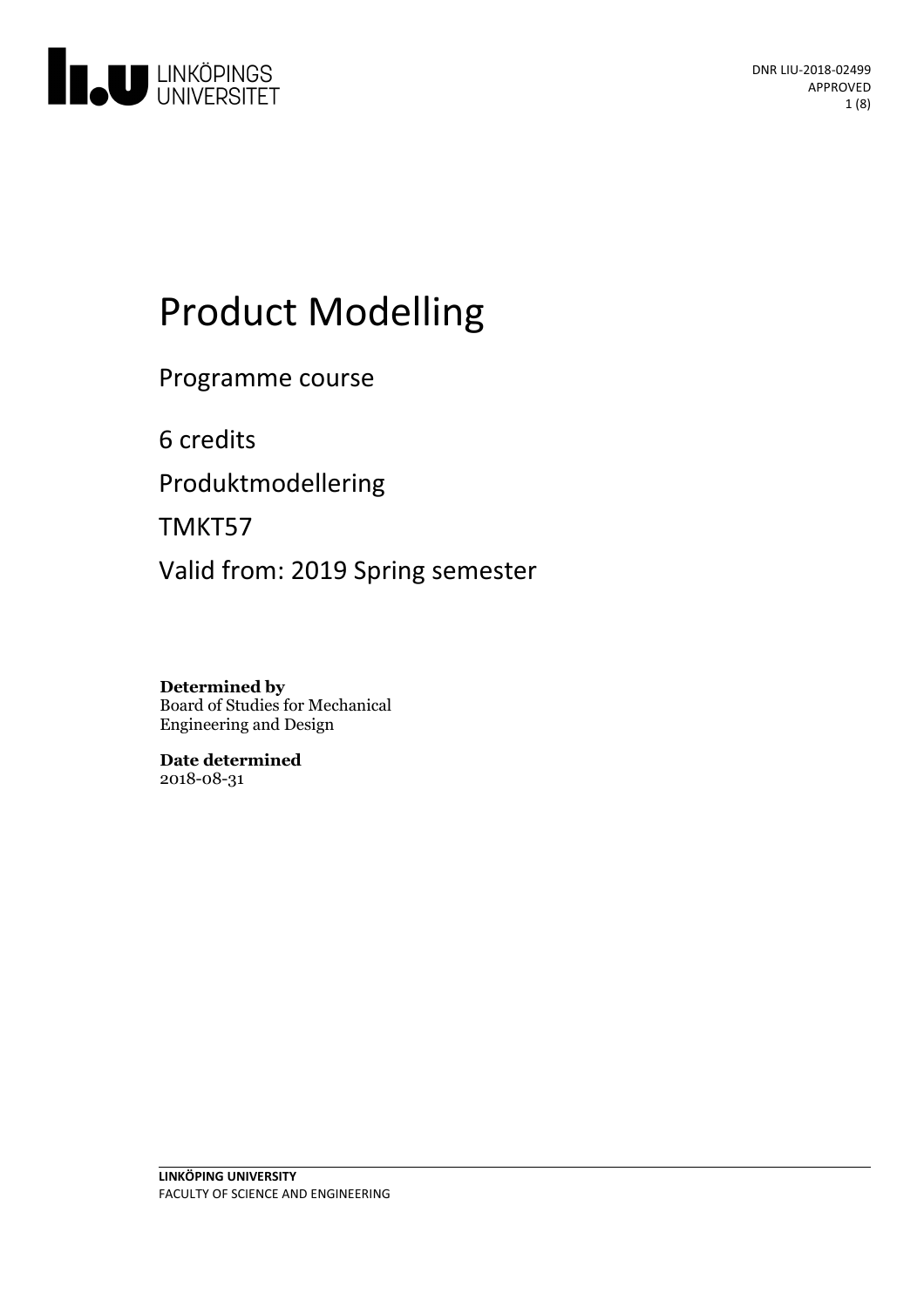# Main field of study

Aeronautical Engineering, Product Development, Mechanical Engineering

Course level

Second cycle

### Advancement level

A1X

# Course offered for

- Master's Programme in Aeronautical Engineering
- Master's Programme in Mechanical Engineering
- Design and Product Development
- Industrial Engineering and Management International, M Sc in Engineering
- Industrial Engineering and Management, M Sc in Engineering
- Mechanical Engineering, M Sc in Engineering

# Entry requirements

Note: Admission requirements for non-programme students usually also include admission requirements for the programme and threshold requirements for progression within the programme, or corresponding.

# **Prerequisites**

Admission to master level studies in the field of Mechanical Engineering or similar. Comprehensive knowledge of CAD and basic programming.

# Intended learning outcomes

After completing this course, the participants will have a good understanding of how automation of repetitive CAD work will provide engineers the means and opportunity to be more intuitive and creative. Furthermore, the students shall:

- Be capable of creating CAD models of complex products
- Understand how to implement logic in CAD models in order to make them intelligent and generative
- Understand the principle of building flexible and reusable CAD models
- $\bullet$  Be capable of creating flexible and reusable CAD models in CATIA V5
- Able to use programming in Visual Basic, CATScript and Engineering Knowledge Language (EKL) to create generative CAD models
- Able to use Application Programming Interface (API) in order to connect various software

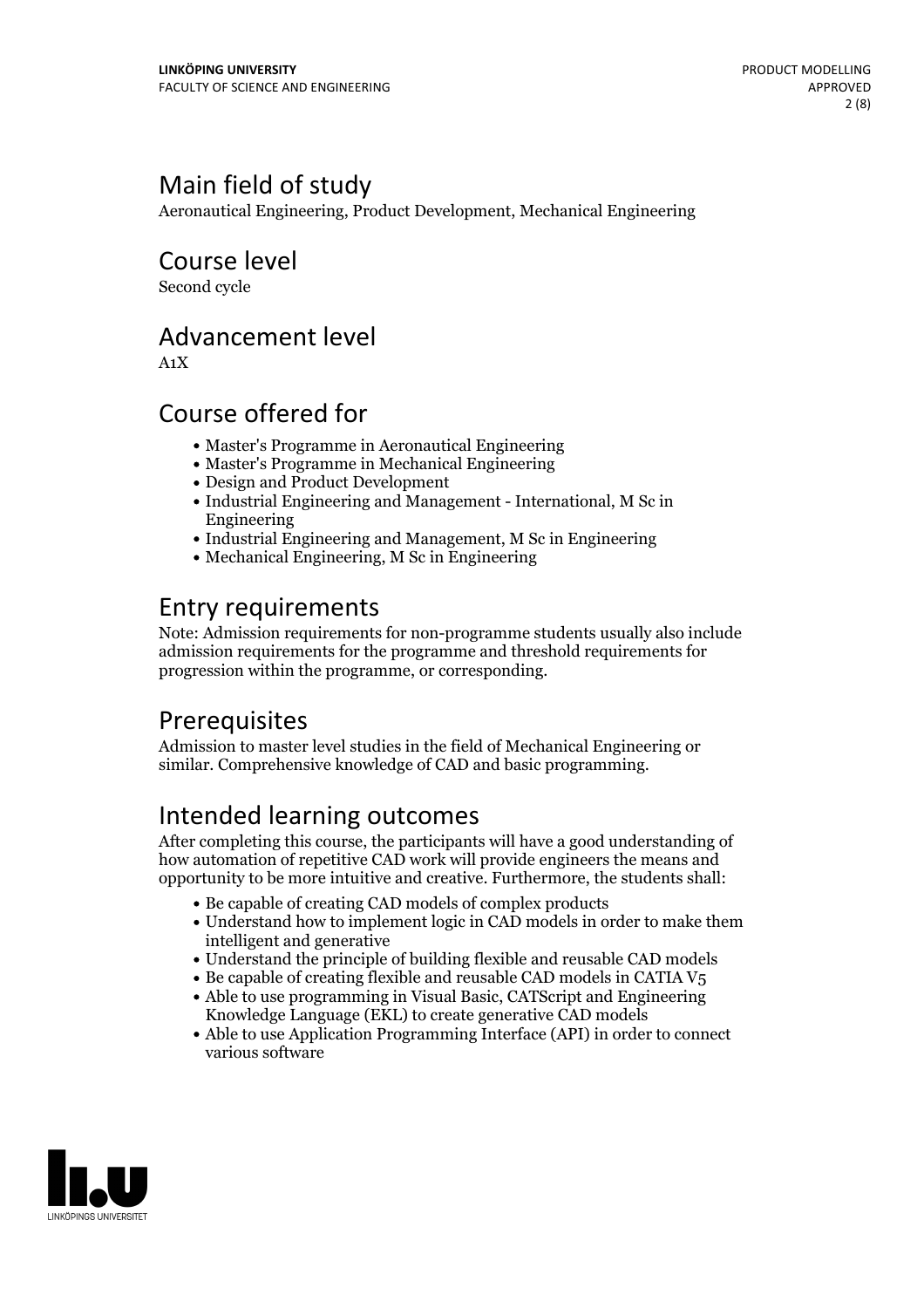### Course content

The course is divided in three parts. In the first part of the course the students are introduced to:

- Basic modeling in CATIA V5
- Part workbench
- Assembly workbench
- Generative Shape Design workbench

Part two of the course will introduce the students to:

- Methodologies on how to create complex products.<br>• Rule-based design
- 
- Design reuse
- How to connect models with an external user interface
- Early on in the course an examination task will be handed out, which should be solved working in groups.

# Teaching and working methods

Lectures and computer exercises where methods and techniques thought in the course are applied to real design tasks. The lectures consist of mixed theory overview as well as guest lecturers from the industry to put the theory in a real world context. In the end of the course a workshop is arranged where the students will present their results to each other and invited industry representatives.

# Examination

UPG1 Hand-in Assignments 6 credits U, 3, 4, 5 Students are divided into groups and solve a project. Upon completion of the project, the student will present their project at an examination date. To test the students' individual knowledge, individual exercises are shared during a 3-hour lab opportunity as well.

### Grades

Four-grade scale, LiU, U, 3, 4, 5

# Other information

#### **Supplementarycourses**

TMKT79 - Collaborative Multidisciplinary Design Optimization

### Department

Institutionen för ekonomisk och industriell utveckling

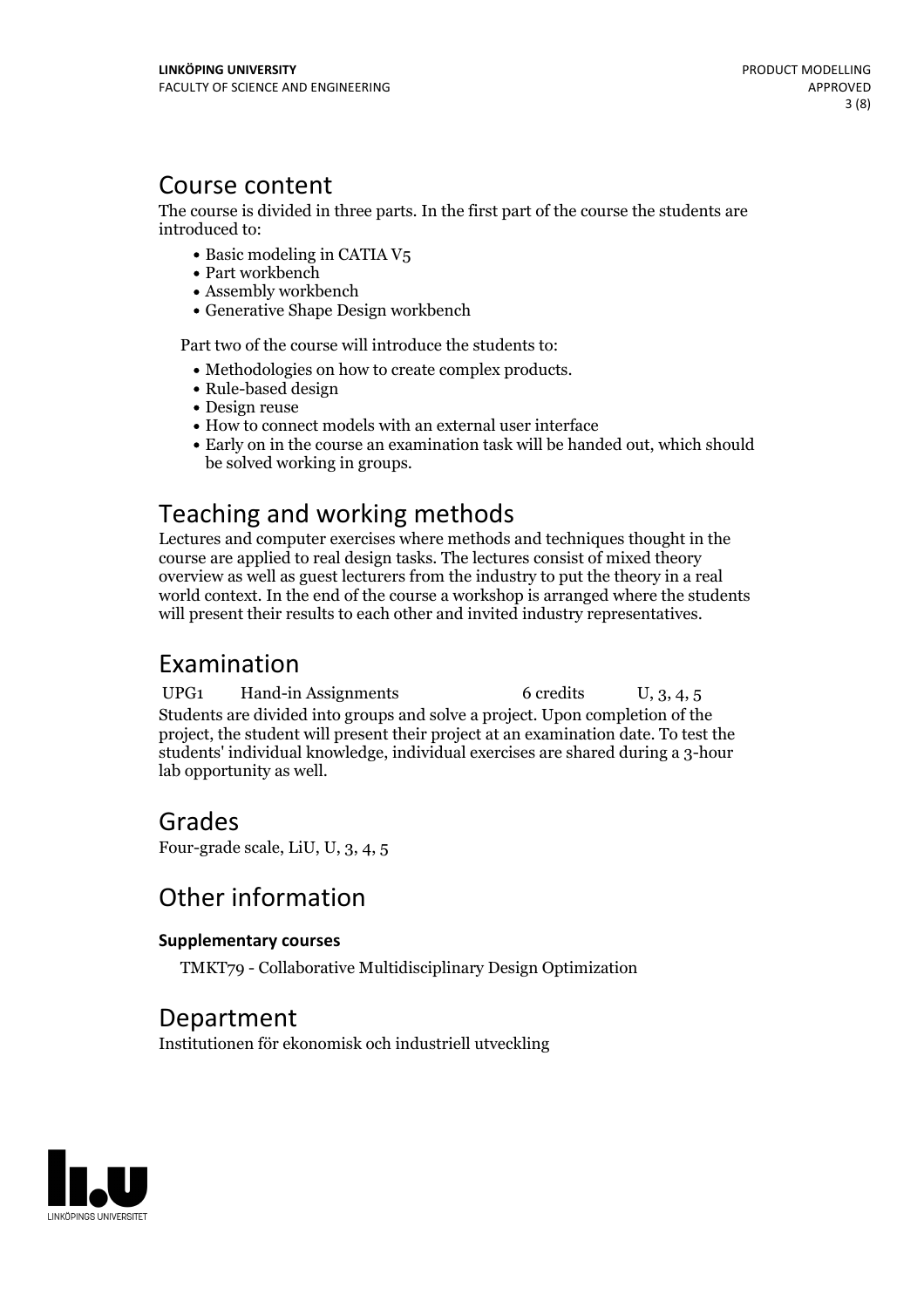### Director of Studies or equivalent Mikael Axin

Examiner

Mehdi Tarkian

# Education components

Preliminary scheduled hours: 86 h Recommended self-study hours: 74 h

# Course literature

### **Articles**

The students are also encouraged to actively search for additional material.

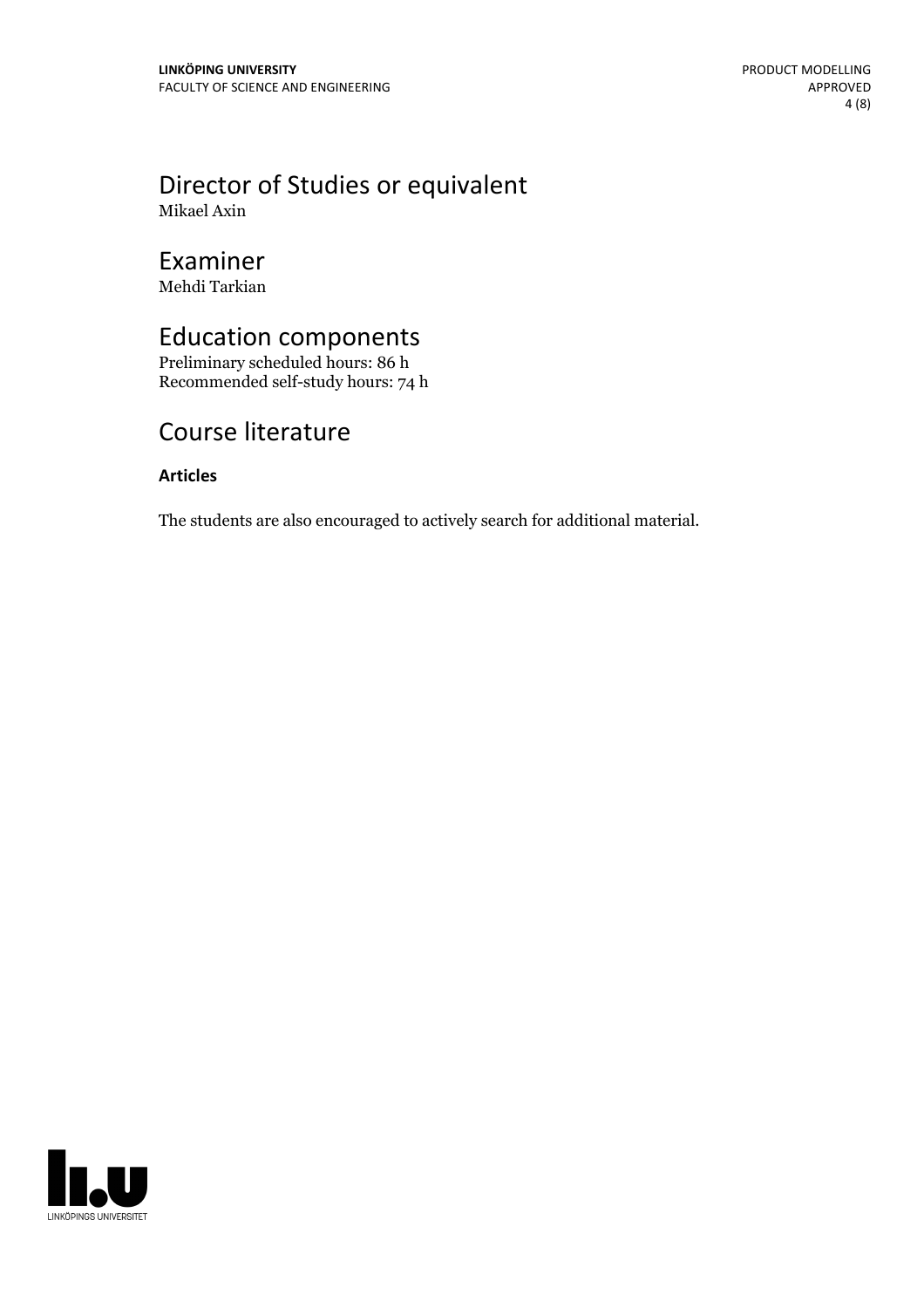# **Common rules**

### **Course syllabus**

A syllabus has been established for each course. The syllabus specifies the aim and contents of the course, and the prior knowledge that a student must have in order to be able to benefit from the course.

### **Timetabling**

Courses are timetabled after a decision has been made for this course concerning its assignment to a timetable module. A central timetable is not drawn up for courses with fewer than five participants. Most project courses do not have a central timetable.

### **Interrupting a course**

The vice-chancellor's decision concerning regulations for registration, deregistration and reporting results (Dnr LiU-2015-01241) states that interruptions in study are to be recorded in Ladok. Thus, all students who do not participate in a course for which they have registered must record the interruption, such that the registration on the course can be removed. Deregistration from <sup>a</sup> course is carried outusing <sup>a</sup> web-based form: www.lith.liu.se/for-studenter/kurskomplettering?l=sv.

### **Cancelled courses**

Courses with few participants (fewer than 10) may be cancelled or organised in a manner that differs from that stated in the course syllabus. The board of studies is to deliberate and decide whether a course is to be cancelled orchanged from the course syllabus.

### **Regulations relatingto examinations and examiners**

Details are given in a decision in the university's rule book: http://styrdokument.liu.se/Regelsamling/VisaBeslut/622678.

### **Forms of examination**

#### **Examination**

Written and oral examinations are held at least three times a year: once immediately after the end of the course, once in August, and once (usually) in one of the re-examination periods. Examinations held at other times are to follow a decision of the board of studies.

Principles for examination scheduling for courses that follow the study periods:

courses given in VT1 are examined for the first time in March, with re-

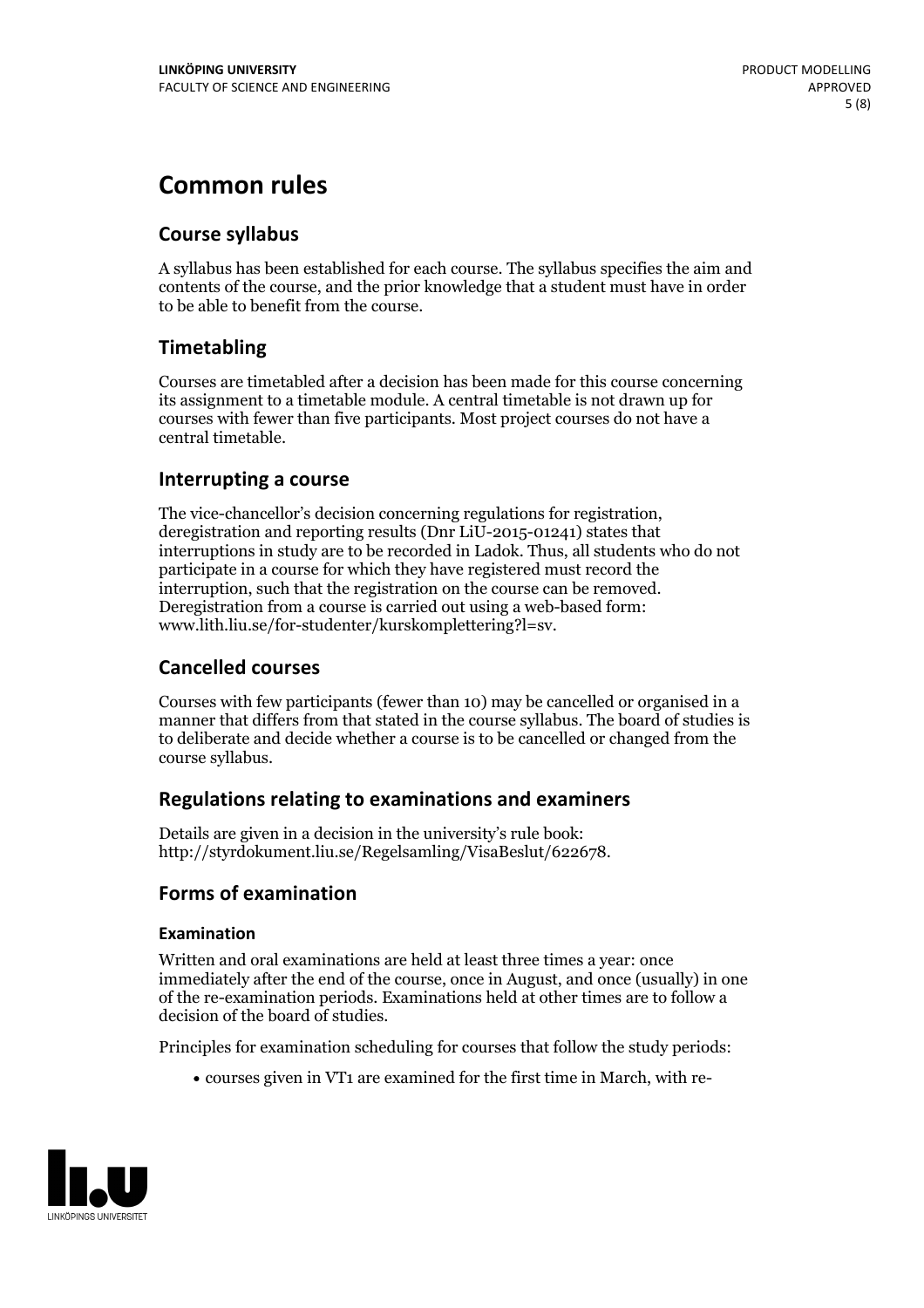examination in June and August

- courses given in VT2 are examined for the first time in May, with re-examination in August and October
- courses given in HT1 are examined for the first time in October, with re-examination in January and August
- courses given in HT2 are examined for the first time in January, with re-examination at Easter and in August.

The examination schedule is based on the structure of timetable modules, but there may be deviations from this, mainly in the case of courses that are studied and examined for several programmes and in lower grades (i.e. 1 and 2).

- Examinations for courses that the board of studies has decided are to be held in alternate years are held only three times during the year in which
- the course is given.<br>• Examinations for courses that are cancelled or rescheduled such that they are not given in one or several years are held three times during the year that immediately follows the course, with examination scheduling that corresponds to the scheduling that was in force before the course was cancelled or rescheduled.<br>• If teaching is no longer given for a course, three examination occurrences
- are held during the immediately subsequent year, while examinations are at the same time held for any replacement course that is given, or alternatively in association with other re-examination opportunities. Furthermore, an examination is held on one further occasion during the next subsequent year, unless the board of studies determines otherwise.<br>• If a course is given during several periods of the year (for programmes, or
- on different occasions for different programmes) the board orboards of studies determine together the scheduling and frequency of re-examination occasions.

#### **Registration for examination**

In order to take an examination, a student must register in advance at the Student Portal during the registration period, which opens 30 days before the date of the examination and closes 10 days before it. Candidates are informed of the location of the examination by email, four days in advance. Students who have not registered for an examination run the risk of being refused admittance to the examination, if space is not available.

Symbols used in the examination registration system:

- \*\* denotes that the examination is being given for the penultimate time.
- \* denotes that the examination is being given for the last time.

#### **Code of conduct for students during examinations**

Details are given in a decision in the university's rule book: http://styrdokument.liu.se/Regelsamling/VisaBeslut/622682.

#### **Retakes for higher grade**

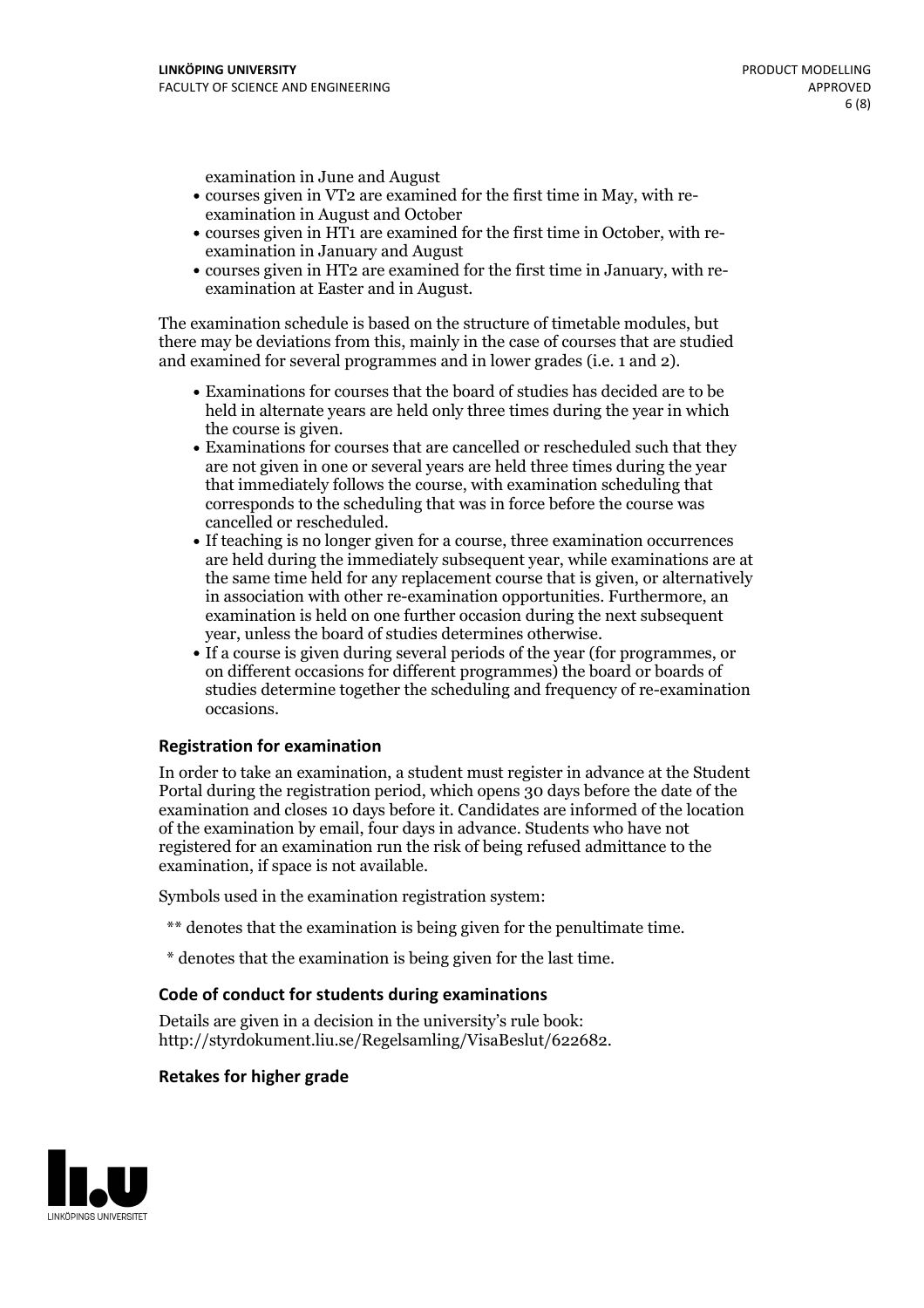Students at the Institute of Technology at LiU have the right to retake written examinations and computer-based examinations in an attempt to achieve a higher grade. This is valid for all examination components with code "TEN" and "DAT". The same right may not be exercised for other examination components, unless otherwise specified in the course syllabus.

#### **Retakes of other forms of examination**

Regulations concerning retakes of other forms of examination than written examinations and computer-based examinations are given in the LiU regulations for examinations and examiners, http://styrdokument.liu.se/Regelsamling/VisaBeslut/622678.

#### **Plagiarism**

For examinations that involve the writing of reports, in cases in which it can be assumed that the student has had access to other sources (such as during project work, writing essays, etc.), the material submitted must be prepared in accordance with principles for acceptable practice when referring to sources (references or quotations for which the source is specified) when the text, images, ideas, data, etc. of other people are used. It is also to be made clear whether the author has reused his or her own text, images, ideas, data, etc. from previous examinations.

A failure to specify such sources may be regarded as attempted deception during examination.

#### **Attempts to cheat**

In the event of <sup>a</sup> suspected attempt by <sup>a</sup> student to cheat during an examination, or when study performance is to be assessed as specified in Chapter <sup>10</sup> of the Higher Education Ordinance, the examiner is to report this to the disciplinary board of the university. Possible consequences for the student are suspension from study and a formal warning. More information is available at https://www.student.liu.se/studenttjanster/lagar-regler-rattigheter?l=sv.

#### **Grades**

The grades that are preferably to be used are Fail (U), Pass (3), Pass not without distinction  $(4)$  and Pass with distinction  $(5)$ . Courses under the auspices of the faculty board of the Faculty of Science and Engineering (Institute of Technology) are to be given special attention in this regard.

- 1. Grades U, 3, 4, 5 are to be awarded for courses that have written
- examinations. 2. Grades Fail (U) and Pass (G) may be awarded for courses with <sup>a</sup> large degree of practical components such as laboratory work, project work and group work.

#### **Examination components**

- 
- 1. Grades U, 3, 4, <sup>5</sup> are to be awarded for written examinations (TEN). 2. Grades Fail (U) and Pass (G) are to be used for undergraduate projects and other independent work.